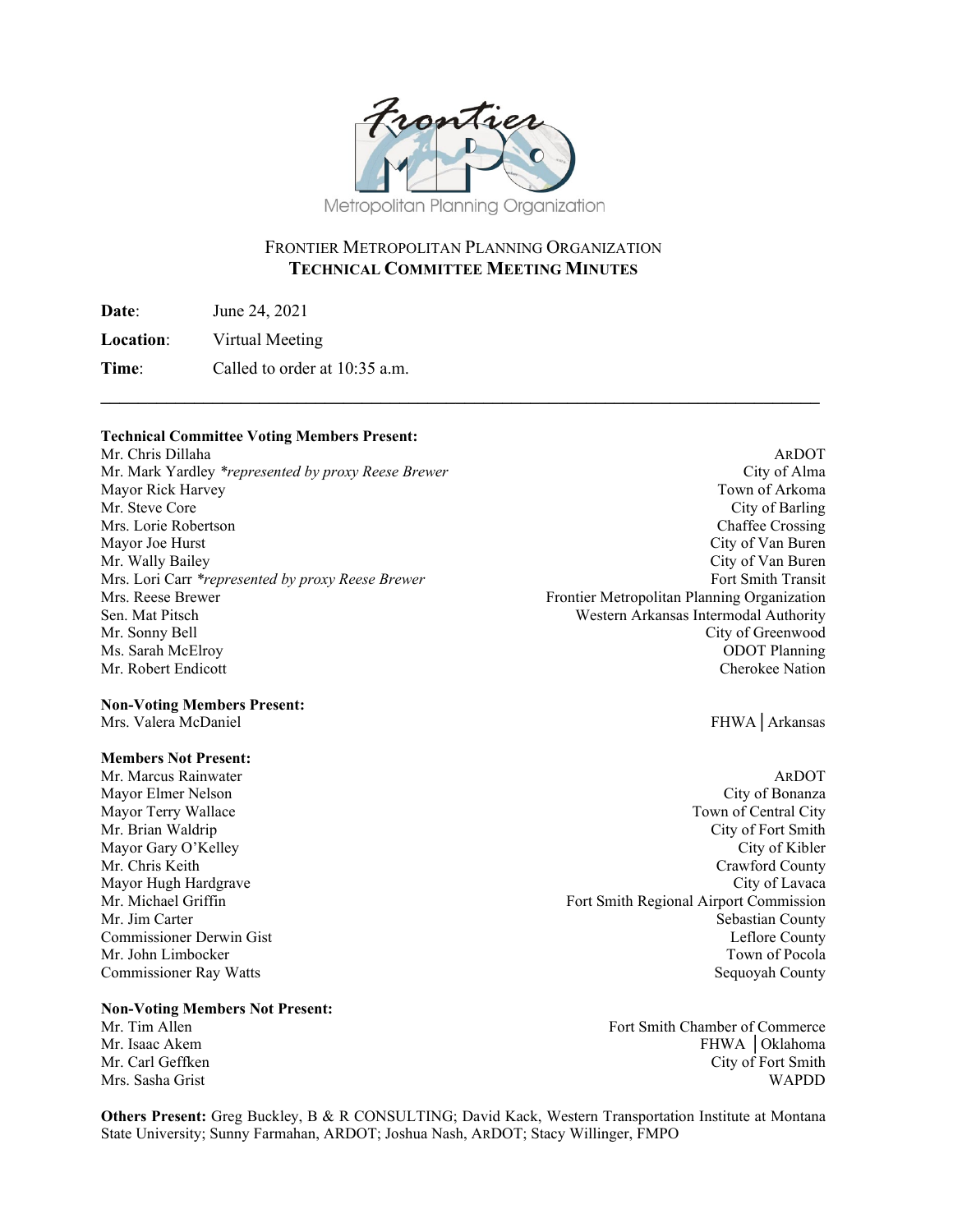### **I. Administrative**

#### **A. Approval of the Technical Committee Meeting Agenda**

**a.** With no corrections nor additions, Steve Core motioned to approve the agenda. Lorie Robertson seconded the motion. A unanimous vote was reached.

#### **B. Approval of the March 24, 2021 Technical Committee Meeting Minutes**

**a.** Lorie Robertson motioned to approve the minutes and was seconded by Mat Pitsch. A unanimous vote was reached.

#### **C. MPO Director's Report**

Reese Brewer reviewed the MPO activities which occurred since the March 24, 2021 meeting. Activities related to the following topics were covered:

- **a. University of Washington Urban Freight Lab Technical Grant Assistance Application & Short List Interview:** Frontier MPO and the City of Fort Smith are working together on this effort.
- **b. T-Mobile Hometown Grant:** Frontier and WAPDD staff are assisting the City of Alma with this grant application.
- **c. City of Alma wins technical assistance from the CDC & Smart Growth America:**  Some of the projects that the City of Alma proposed for the Champions Institute are being funded for implementation by the CDC & Smart Growth America. Reese wrote and won the Champions Institute grant on behalf of the City of Alma.
- **d. City of Van Buren TAP Grant:** Frontier staff assisted the City of Van Buren with their TAP Grant application and undertook a site visit and field investigation to understand traffic safety issues.
- e. **Bike & Pedestrian Counts:** Frontier staff placed bicycle and pedestrian counters at Ben Geren Park for Sebastian County and provided data reports and information.
- **f. National Science Foundation CIVIC Innovation Challenges Grant (SMILIES):** Staff assisted the University of Arkansas, Dr. Suman Mitra and Dr. Sarah Herandez in completing the Stage 2 funding application. Staff also provided the Public Input platform for a virtual meeting with key stakeholders and a survey.
- **g. National Recreation and Parks Association & the Gehl Institute Inclusive Healthy Places Grant:** The team is starting this work effort and will hold walk audits and focus meetings. The team is comprised of Judge Gilstrap, Elaine Stanfield, Dr. Lisa McClain, Tracee McKenna, Stacy Willinger, and Reese Brewer.
- **h. Chronic Disease Coordinators, Walkability Institute Grant:** The Frontier Walkability Team completed their Walkability Action Plan. Frontier MPO is preparing to release small grant funds to both the City of Van Buren and the City of Fort Smith to undertake pilot projects.
- **i. Micromobility Infrastructure, FTA Requirements:** Frontier MPO convened a discussion with David Johnson, Vice President, Strategy, Kansas City Area Transportation Authority, and Fort Smith Transit to understand funding mechanisms and challenges with micromobility options and transit.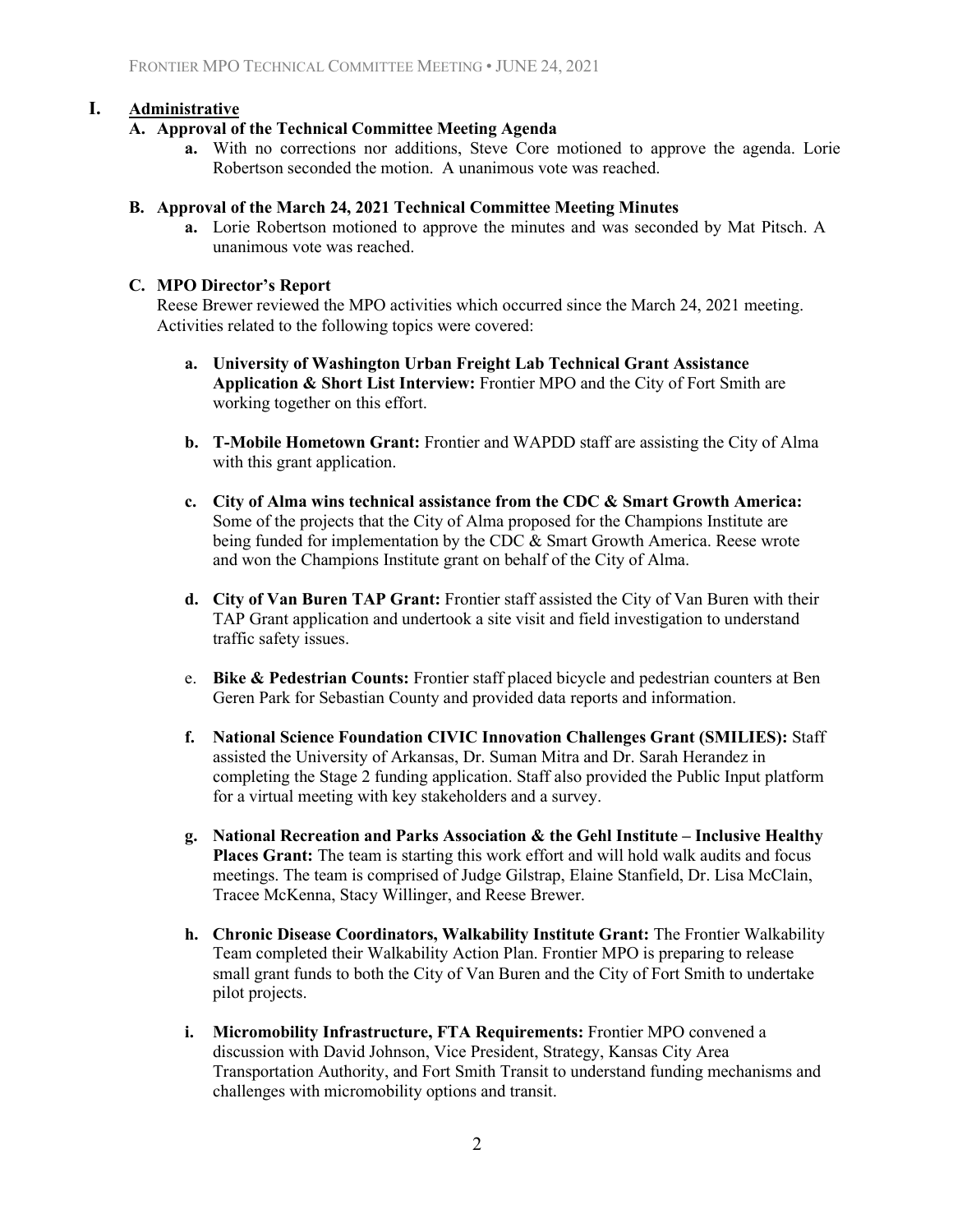- **j. Riverfront Infrastructure Proposal:** Frontier MPO and WAPDD presented a concept for riverfront infrastructure to the cities of Fort Smith and Van Buren.
- **k. Western Arkansas Intermodal Authority:** Staff provided branding and marketing request for proposals along with general goals and strategies for WAIA's objectives.
- l. **FHWA Recognizes Frontier MPO Rogers Avenue Health & Transportation Planning Framework:** Frontier MPO was asked to act as a case study for this framework.
- m. **Presentations:** Ms. Brewer presented on Frontier MPO's work and projects to the Fort Smith Regional Alliance.
- n. **Please Welcome our Guests**: **Mayor Jerry Martin, City of Alma Champions Institute; David Kack, Director of the Western Transportation Institute at Montana State University**

#### **D. Public Comment Period**

There were no public comments.

#### **II. New Business**

- **A. Resolution 21-4:** Adopt the Frontier Walkability Action Plan as an element of the Frontier Metropolitan Transportation Plan. Reese Brewer clarified that this is the adoption of the Frontier Walkability Action Plan as an element of our Metropolitan Transportation Plan to help address walkability, pedestrian, and bicycle lanes. **Steve Core made a motion to approve, and Chris Dillaha seconded the motion. A unanimous vote was reached.**
- **B. Resolution 21-5:** Active People, Healthy Nation Proclamation

Reese Brewer explained this proclamation, taken from the Champions Institute, means the MPO will focus our efforts and our many processes on making sure that Frontier MPO includes mobility options that are healthy for all individuals. **Mat Pitsch made a motion to approve, and Lorie Robertson seconded the motion. A unanimous vote was reached.**

#### **C. Arkansas Department of Transportation Updates**

Chad Adams was not in attendance to provide the ArDOT update. Updates were given based on ArDOT's District 4 website (https://www.ardot.gov/districts/district-4/). **No action was taken.** 

#### **D. Oklahoma Department of Transportation Updates** Sarah McElroy with ODOT had no updates. **No action was taken.**

#### **III. Open Discussion**

- **a.** Arkoma would like to coordinate with the City of Fort Smith, ArDOT, and ODOT, to improve Stateline Road.
- **b.** Steve Core of Barling discussed the long-standing need for sidewalks and pedestrian safety along AR-22 in Barling.